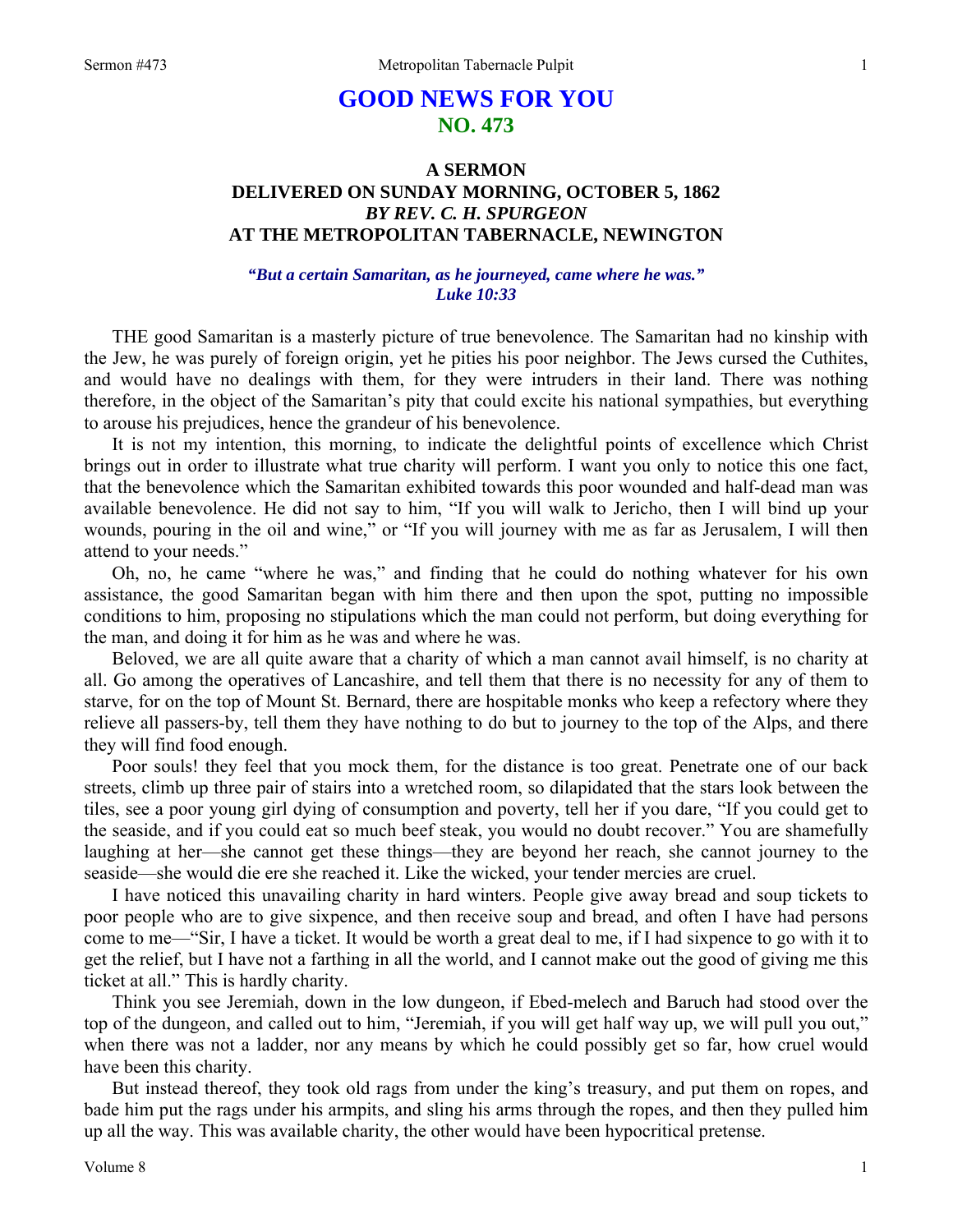Brethren, if in the description of a good Samaritan, Christ hits him off to the life, as giving to this poor wounded man a charity of which he could avail himself, does it not seem to be strongly probable nay, even certain—that when Christ comes to deal with sinners, He gives them available mercy—grace which may be of real service to them.

Hence, permit me to say I do not believe in the way in which some people pretend to preach the Gospel. They have no Gospel for sinners as sinners, but only for those who are above the dead level of sinnership, and are technically styled *sensible* sinners.

Like the priest in this parable, they see the poor sinner and they say, "He is not conscious of his need, we cannot invite him to Christ," "He is dead," they say, "it is of no use preaching to dead souls," so they pass by on the other side, keeping close to the elect and quickened, but having nothing whatever to say to the dead, lest they should make out Christ to be too gracious, and His mercy to be too free.

The Levite was not in quite such a hurry as the priest. The priest had to preach, and might be too late for the service, and therefore he could not stop to relieve the man, besides, he might have soiled his cassock, or made himself unclean and then he would have been hardly fit for the dainty and respectable congregation over which he officiated. As for the Levite, he had to read the hymns. He was a clerk in the church, and he was somewhat in a hurry, but still he could get in after the opening prayer, so he indulged himself with the luxury of looking on.

Just as I have known ministers say, "Well, you know we ought to describe the sinner's state and warn him, but we must not invite him to Christ." Yes, Gentlemen, you must pass by on the other side, after having looked at him, for on your own confession you have no *good* news for the poor wretch. I bless my Lord and Master He has given to me a Gospel which I can take to *dead* sinners, a Gospel which is available for the vilest of the vile.

I thank my Master that He does not say to the sinner, "Come half way and meet Me," but He comes "where he is," and finding him ruined, lost, obdurate, He meets him on his own ground, and gives him life and peace without asking, or expecting him to prepare himself for grace. Here is, I think, set forth in my text, the available benevolence of the Samaritan, it is mine this morning, to show the available grace of Christ.

**I.** The sinner is WITHOUT MORAL QUALIFICATION FOR SALVATION, but Christ comes where he is.

I want, if I can, not to talk about this as a matter having to do with the multitude that are abroad, but with us in these pews. I speak not of *them* and *those*, but of *you* and *me.* I want to say to every sinner, "You are in a state in which there is nothing morally that can qualify you for being saved, but Jesus Christ meets you where you now are."

**1.** Remember first, that when the Gospel was first sent into the world, *those to whom it was sent were manifestly without any moral qualification*. Did you ever read the first chapter of Paul's Epistle to the Romans? It is one of those awful passages in Scripture, not intended to be read in congregations, but to be read and studied in the secrecy of one's chamber.

The apostle gives a portrait of the manners and customs of the heathen world, so awful, that unless our missionaries had informed us that it is exactly the photograph of life in Hindustan at the present moment, infidels might have declared that Paul had exaggerated.

Heathendom in the time of Paul was so desperately wicked that it would be utterly impossible to conceive of a sin into which men had not fallen, and yet, "We turn unto the Gentiles," said the apostle, and the Lord Himself commanded, "Go ye into all the world, and preach the gospel to every creature." What! to Sodomites, whose very smallest sin is adultery and fornication, to thieves and murderers, to murderers of fathers, and mothers? Yes, go and preach the Gospel *to them!*

Manifestly, the fact that the world was steeped up to its very throat in the filth of abominable wickedness, and yet the Gospel was sent to it, proves that Christ does not seek for any qualification of morality, or righteousness in man, before the Gospel is available to them. He sends the Word to the

2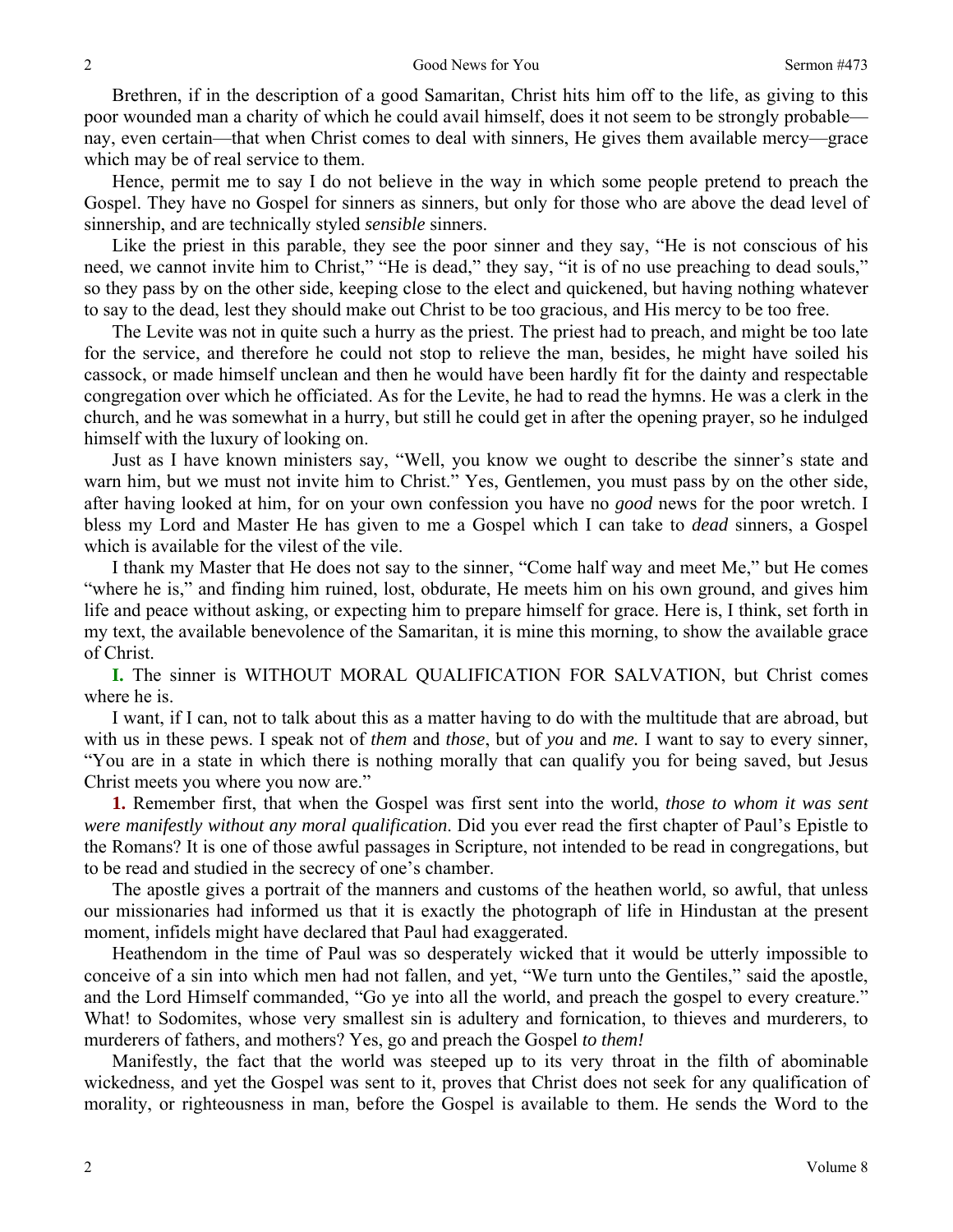drunkard, to the swearer, the harlot, the vilest of the vile, for such is the Gospel of Christ intended to save.

**2.** Recollect again, *the Biblical descriptions of those whom Christ came into the world to save, which prove to a demonstration that He comes to the sinner where he is*. How does the Bible describe those whom Christ came to save? As men? No, my brethren, Christ did not come to save men as men, but men as sinners. As sensible sinners?—nay, I aver not, they are described as "*dead* in trespasses and sins." But to the law and to the testimony, let me read you one or two passages, and while I read them, I hope you may be able to say, "There is hope for me."

First, those whom Christ came to save are described in 1 Timothy 1:15, and many other places, as "*sinners*." "This is a faithful saying, and worthy of all acceptation, that Christ Jesus came into the world to save sinners, of whom I am chief." "Sinners," without any adjective before the word, not awakened sinners, not repenting sinners, but sinners as sinners. "Surely," saith one, "I am not shut out."

Another account is found in Romans 5:6, "For when we were yet without strength, in due time Christ died"—for whom? those who had some desires after God? some respect to His name? nay, "for the *ungodly*." Now, an ungodly man means a man without God, who cares not for God, "God is not in all his thoughts," and therefore he is not what men call a sensible sinner. The ungodly are like "the chaff which the wind driveth away," even these are the persons that Christ came to save.

In the same chapter, 10<sup>th</sup> verse, you find them mentioned as "*enemies*"—"When we were yet enemies, we were reconciled to God by the death of his Son." What say ye to this? they are not described as friends. Christ laid down His life for His friends in one sense, "But God commendeth his love toward us, in that, while we were yet sinners, Christ died for us." Enemies to God were the objects of grace, so that in enmity Christ comes and meets man where he is.

In Ephesians 2:1 we read of them as "*dead* in trespasses and sins."—"and you hath he quickened who were dead in trespasses and sins." Christ, then, does not ask the sinner to make himself alive, the Gospel is not only to be preached to those who have some good notions, some good desires, some tremblings of the heavenly life within, but to the dead as dead, to the dead doth Christ come, and meet them in the grave of their sin.

Again, (Ephesians 2:30), they are "*children of wrath."*—"we were by nature the children of wrath even as others." Yet the Gospel came to such. Can you see anything hopeful in a child of wrath? I ask you to look over him from head to foot, if this be his name and character, can you see a spot of goodness as large as a pin's point in the man? And yet such Christ came to save.

Once again, they are mentioned as "*accursed*." "Ah," says one sinner, "I have often cursed myself before God, and asked Him to curse me." Well, Christ died for the accursed, (Galatians 3:13), "Christ hath redeemed us from the curse of the law, being made a curse for *us*," that is, for us who were under the curse. And once more, they are described by the dreadful word "*lost*." They are lost to all hope, to all consideration for themselves, even their own friends have given their case up as hopeless. "The Son of man is come to seek and to save that which was lost" (Luke 19:10).

If I understand those passages which I have read in your hearing, they mean just this—that those whom Christ came to save have no good whatever in them to co-operate towards their salvation, and Christ does not look upon them in order to find aught that is good in them. I am bold to say the only fitness for cleansing is filthiness; the only fitness for a Savior is being lost; and the only character under which we come to Jesus is as sinners, lost, dead, and accursed.

**3.** But thirdly, it is quite certain from *the work of grace itself*, that the Lord does not expect the sinner to do anything or to be anything in order to meet him, but that He comes to him where he is. See, sinner, Christ *dies* on Calvary, a weight of sin is on His shoulders, and on his heart—in agonies the most awful He shrieks under the desertion of His God!

For whom did He die? For the innocent? Wherefore for the innocent? What sacrifice did they need? For those who had some good thing in them? Why all these agonies *for such*? Surely a less price might do for them if they could eke it out themselves. But because Christ died on account of sin, I take it that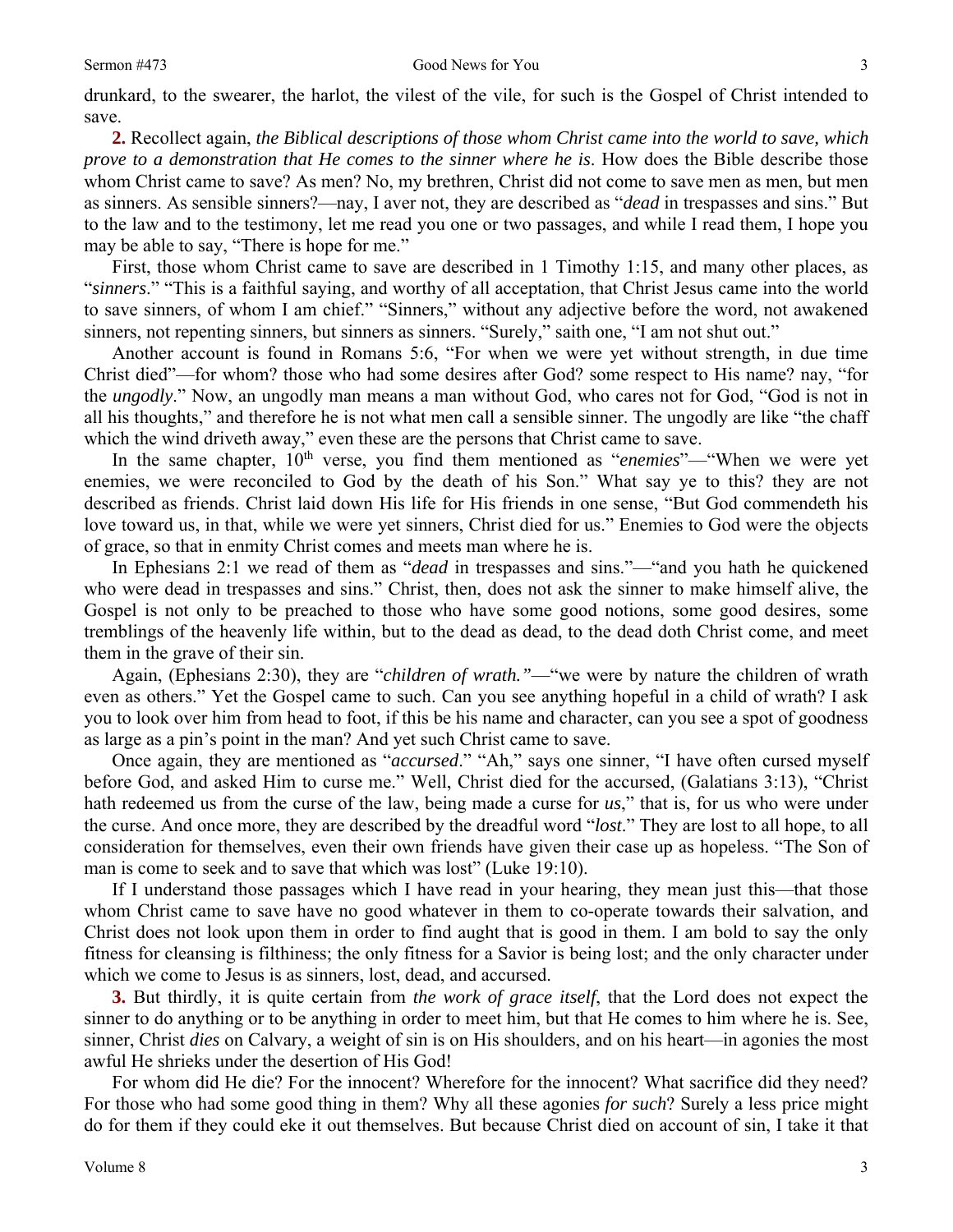those whom He died for must be viewed as sinners, and only as such. Inasmuch as He paid a dreadful price, I gather that they must be dreadfully in debt, and that He died for those who had nothing to pay with.

But Christ *rose again*, rose again for our justification. For whose justification? For the justification of those who were justified in themselves? Why this were to perform an unnecessary work. No, my brethren, but for those who had no justification of their own, not a shadow of any, who were condemned, utterly condemned on account of their own works.

Moreover, I hear Him by the ear of faith *pleading* before the eternal throne. Who does He plead for? For those who have something to plead on their own account?—that were needless. Do men give their money to the rich? Do they spend their charity on those who do not need it? If men have something to plead for themselves, then why does Christ plead for them? No, brethren, He pleads for those who have nothing whatever that they can bring as an argument with which to enforce their prayers.

But Christ ascended and *received gifts*. Who for? For those who merited rewards? No, verily, let them get them for themselves. But He received gifts for men, yea, for the rebellious also, that the Lord God might dwell among them. But he *gives the Holy Spirit*. To whom does He give the Holy Spirit? To those that are strong, and good, and can do all themselves? O, my brethren, this were a work of supererogation, but He gives the Holy Spirit to those that are powerless, weak, dead.

He gives the Holy Worker to those who are all unholy and full of sin. He puts the omnipotent influence into those who were slaves to the spirit of evil. Brethren, the work of Christ supposes a lost, ruined, rebellious sinner, and so I say, Christ meets the man where he is.

**4.** Yet more, for I would clear up this point before I leave it, *the godlike character of the grace of God* proves that He meets the sinner where he is. If God forgive little sinners only, then He is little in His mercy. If the Lord does not do something more than men can think, then we have made too much noise about the Gospel, and have exalted the cross above measure. Unless there be something extraordinary in divine grace, then I cannot understand such a passage as this, "As high as the heavens are above the earth, so high are my ways above your ways, and my thoughts above your thoughts."

I venture to say, brethren, that many of us have thought of forgiving our enemies. It has sometimes been our happy portion to do good to them that hate us. Now, if God would be godlike in His grace and I am sure He will—He must do something more than that. He must not only forgive His enemies, but they must be enemies of such an atrocious character that no *man* would have forgiven them.

> *"Who is a pardoning God like Thee, Or who hath grace so rich and free."*

But where is the meaning of this boast, if the Lord merely pardons sinners who are sensible of their sins, and lament them? The marvel is in this, that while they are yet enemies He calls them by His grace, and invites them to mercy, yea, more, He blots out their sins and makes them friends, thus meeting the sinner where he is.

**5.** *The spirit and genius of the Gospel utterly forbid the supposition that God requires anything in any man in order to save him*. If salvation be offered to man upon a *condition*, they who fulfill the condition have a claim to the blessing. This is the old covenant of works. The substance of the legal covenant is, "Do this and I will reward you."

When the man has done it, he deserves what has been promised. Yes, and if you make the condition never so easy, yet mark you, so long as it is a condition, God is bound by His own Word, the condition being fulfilled, to give man what he has earned. This is works and not grace—it is debt and not free favor.

But inasmuch as the Gospel is free favor from beginning to end, I am absolutely sure that God asketh nothing, neither good wishes, good desires, nor good feelings of a sinner before he may come to Christ. But that he may know that everything is of grace, the rebel is commanded to come just as he is,

4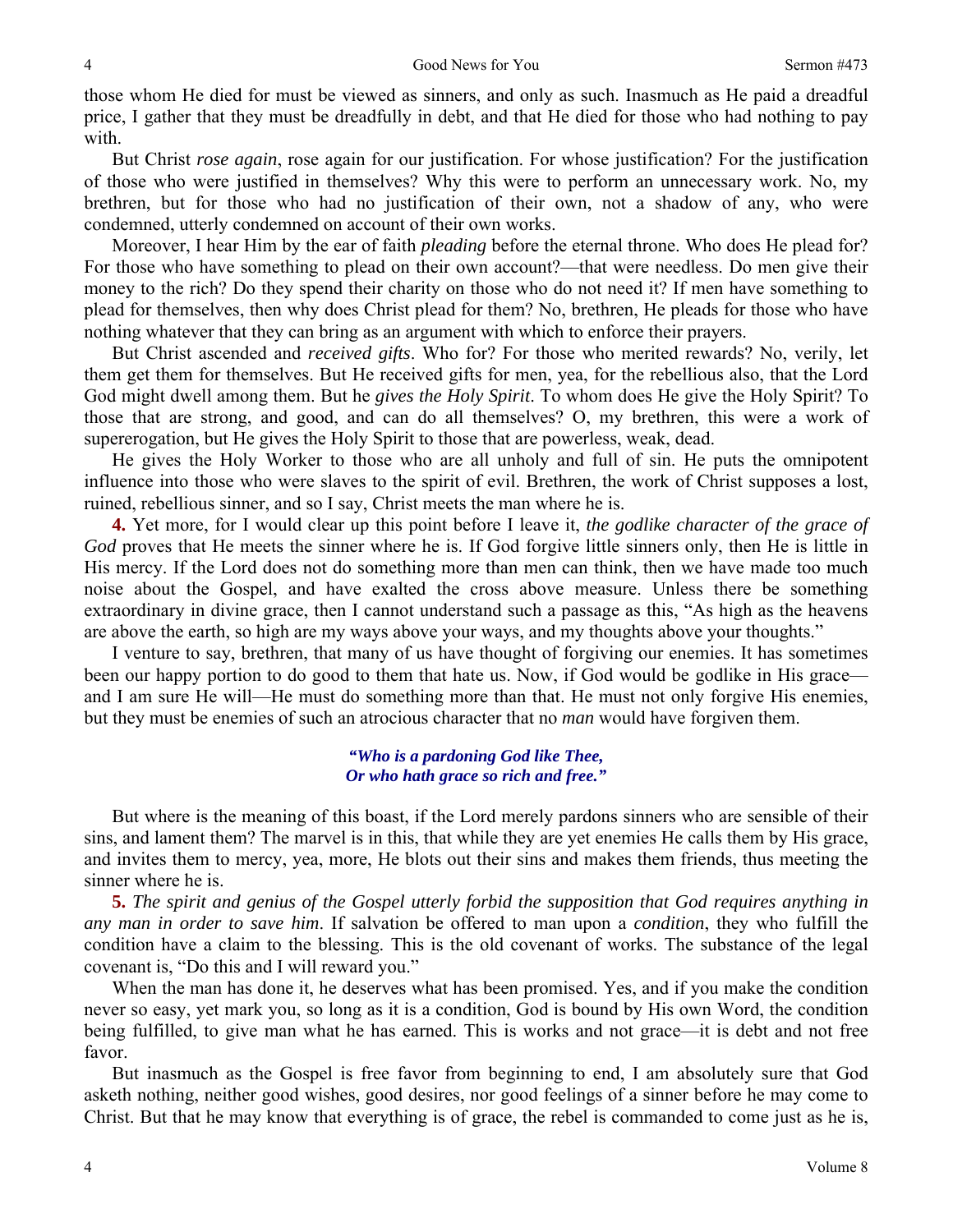bringing nothing, but taking everything from God, who is superabundant in mercy, and therefore meets the sinner just where he is.

I say to the sinner, wherever you may be today, if you be without any virtue, and if you be filled with all vice, if there are no good points in your character, but if there be everything that is bad against man and against God, if you have committed every crime in the catalog, if you have ruined your body and damned your soul, yet still Christ hath said it, "Him that cometh unto me I will in no wise cast out."

And if you come to Him, He can no more cast you out than if you had been the most virtuous, the most honorable, and the most devout of all living men. Only do you today believe in the mercy of God, in Christ, and cast yourself on Him, and you are saved to the praise and glory of that grace which meets you just where you are, and saves you from sin.

**II.** In the second place, there are very many of the lost race of Adam, who say that they are WITHOUT ANY MENTAL QUALIFICATION.

This is their excuse—"But sir, I never was a scholar. I was sent out as a boy to earn my own living, so that I never had a week's schooling. I am so ignorant that I cannot read any book, and if anybody were to ask me to make a prayer I could not, I have not sense enough."

Now, you see the Lord Jesus meets you just where you are. And how does He do this? Why, first, *the saving act is one that requires no mental power*. Faith lays hold on eternal life. Now, a child whose faculties are never so little developed can believe what it is told. The child cannot reason, cannot argue, cannot dispute, cannot spilt hairs, cannot see a knotty point in theology, but it can believe what it is told.

Faith requires so little mental vigor or intellectual clearness, that there have been many who were idiots in other things, who have been made wise unto salvation by the act of faith in Christ. You remember our Lord's own words, "I thank thee, O Father, Lord of heaven and earth, that thou hast hid these things from the wise and prudent, and hast revealed them unto babes."

But this never could have happened had not the act which brings us into communion with Christ been the lowest act of the human faculty, that of simply trusting to Christ, as the result of crediting that which is told us upon good testimony.

But then, again, to meet this defect of mental power, remember *the singular simplicity of that which is believed*. Is there anything more simple in the world than the doctrine of the atonement. We deserve to die, Christ dies for us; we are in debt, Christ pays for us. Is not this plain enough for a Ragged School? It is so plain, that many of our learned doctors of divinity try to take it out of the Bible, they think, "If this be the marrow of it all, then any fool can be a theologian," so they kick against it.

What is Unitarianism but a stumbling at the simplicity of the cross? There were Unitarians who stood at the cross when Christ died, they said, "Let him come down from the cross, and we will believe on him." That has been the Unitarian character ever since. They will receive Jesus anywhere but on His cross, but up there, dying in man's stead, He is so commonplace, that these great gentlemen run to philosophy and vain deceit sooner than lay hold on that which the most common may as fully understand as they.

Yet more, to meet any mental deficiency in man, while the truth itself is simple, it is *taught in the Bible under such simple metaphors*, that none can say they cannot understand it. How simple is the metaphor of the brazen serpent, held up before the snake-bitten Israelites, while they are commanded to look and live. Who does not understand that a look at Christ who dies in the stead of men, will make them live?

"If any man thirst, let him come unto me and drink." Who does not understand the figure of a fountain flowing in the streets, that every thirsty passerby may put his lips down and drink?

"Behold the Lamb of God." Who does not understand the sacrifice? Here is a lamb killed for the sins of Israel, and so Christ dies for the sins of those who believe in Him. The act of faith is simple, the object of faith is plain, the metaphors make it clear, and he is without excuse who does not understand the Gospel of Christ.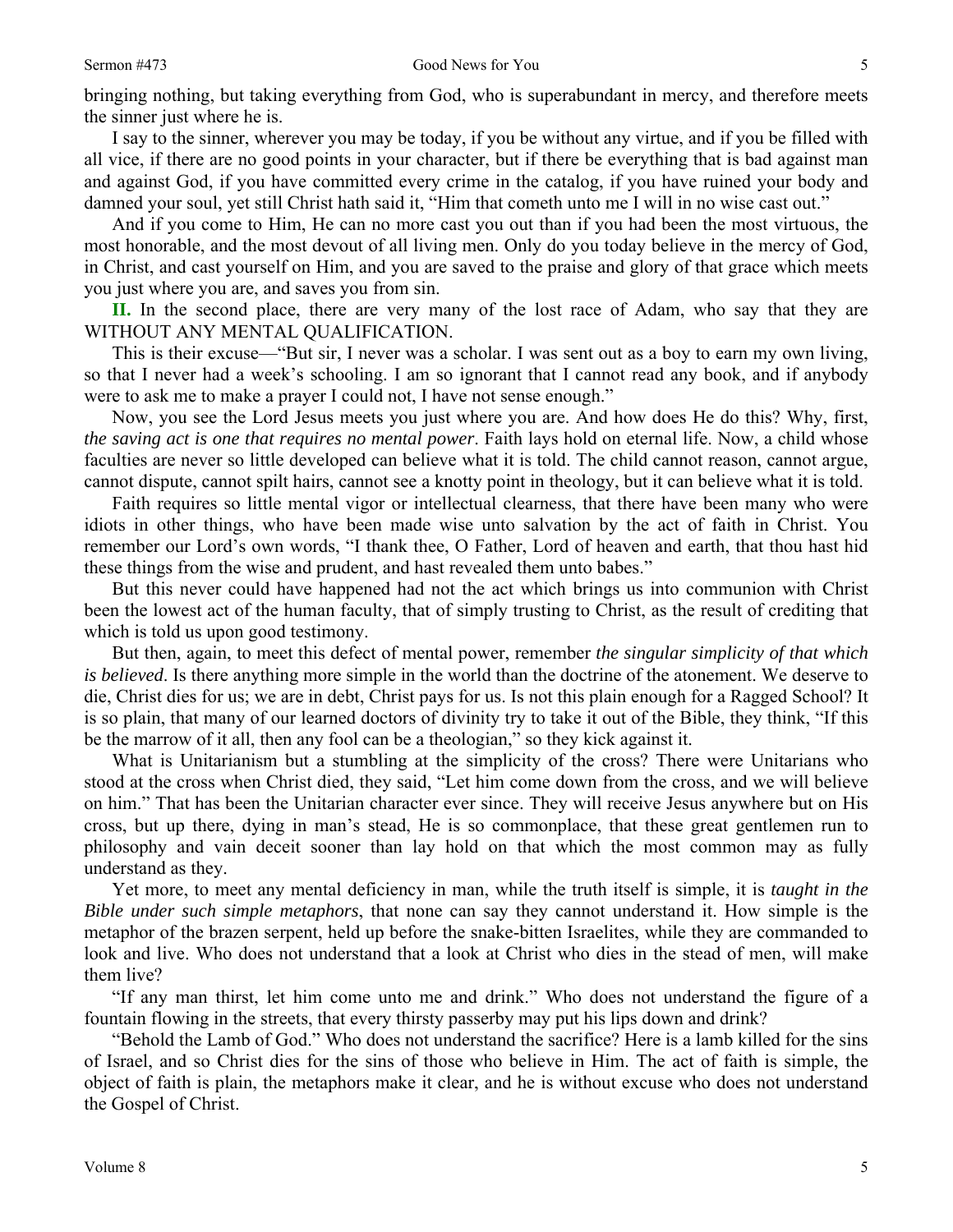To crown all, to you, my beloved hearers, Christ *has given you abundance of teachers*. There sits in your pew with you today a man of your own rank and calling, who will explain to you the Gospel if you do not understand it. Here are many of us, who are but too glad if we can roll away the stone from the door of your sepulcher.

Here are children of God themselves saved by sovereign grace, and if you really do not know the way, do but touch your next neighbor and say to him, "Can you explain to me yet more clearly what I must do to be saved?" Now, this is meeting you, let your brains be the very smallest, this is coming down to you, though you sit on the lowest step of human intellect. Jesus Christ meets you just where you are.

**III.** But yet again. I think I hear another say, "I am in despair, for I CANNOT FIND ANY REASON IN MYSELF, OR OUT OF MYSELF, WHY GOD SHOULD FORGIVE SUCH A PERSON AS I AM."

So then, you are in a hopeless state, at least you see no hope. The Lord meets you where you are, by putting *the reason of your salvation altogether in Himself*. Shall I remind you of one or two texts which will surely satisfy you? "I, even I, am he that blotteth out thy transgressions." What for? "For mine own sake." He cannot pardon you for your sake, you clearly see that, and you feel that He cannot pardon you for other people's sake, but for "*My own sake*," saith He, "that I may glorify myself." Not in you, but in His own mighty breast He finds the motive, that He may make His own mercy illustrious, for His own sake He will do it.

Or take another—"For my name's sake, even for my name's sake, will I defer mine anger, that I cut thee not off." Here it is again for His *name's sake,* as if He knew He could not find any other motive, so He puts it all on Himself, He pardons that He may honor and glorify His own name.

Sinner, you cannot say that this does not meet your case, for if you are the most hellish good-fornothing sinner that ever cursed God's earth, and polluted the air you breathe, yet He can save you, *for His own sake.* There still is room for you to hope, for the bigger the sinner you be the more glory to Him if He saves you, and if salvation is given for a reason only in Himself, there is therefore yet a reason by which He can save you, even you.

Remember that *He puts His own design* before your eyes to show you that if you have no reason in yourself, that is no hindrance to His saving you. What is God's design in saving men? When He brings them to heaven, what will be the result of it? Why, that they may love and praise His name forever, and sing, "Unto him that loved us, and washed us from our sins in his blood, unto him be glory."

You are just the man, if you are ever saved and brought to heaven, oh, will you not praise His grace? "Yes," said one old man who had long lived in sin, "if He ever does bring me to heaven, He shall never hear the last of it, for I will praise him throughout eternity." Why, you are the man, do you not see. You are the very man that will answer God's design. For who shall love so much as he who has had much forgiven, and who shall praise so loudly as he whose mighty sins have been overcome by the mighty love and goodness and grace of God? You can not say that it does not meet you, for here is a motive and a reason, though you can find none in yourself.

Here is another reason why God should save you, it is *His own Word*, the Word of Him that cannot lie. I will bring up that text again, perhaps there is a heart here that will be able to cast anchor on it— "Him that cometh unto me I will in no wise cast out." You say, "But if I come, I can see no reason why He should save me." I answer, there is a reason in His own promise. God cannot lie. You come, He will not cast you out. He says, "I will in no wise cast out," but you say, "He may for such and such a reason."

Now, this is a flat contradiction, the two cannot stand. If there be anything that is necessary in order for a soul to come, and you come without it, yet there is the promise, and as it has no limit in it plead it, and the Lord will not refuse to honor His own Word. If He can cast you out because you have not some necessary qualification, then His Word is not true.

Whoever you may be, whatever you may not be and whatever you may be, if you believe in Jesus Christ, there is a reason in every attribute of God why you should be saved. His truth cries, "Save him,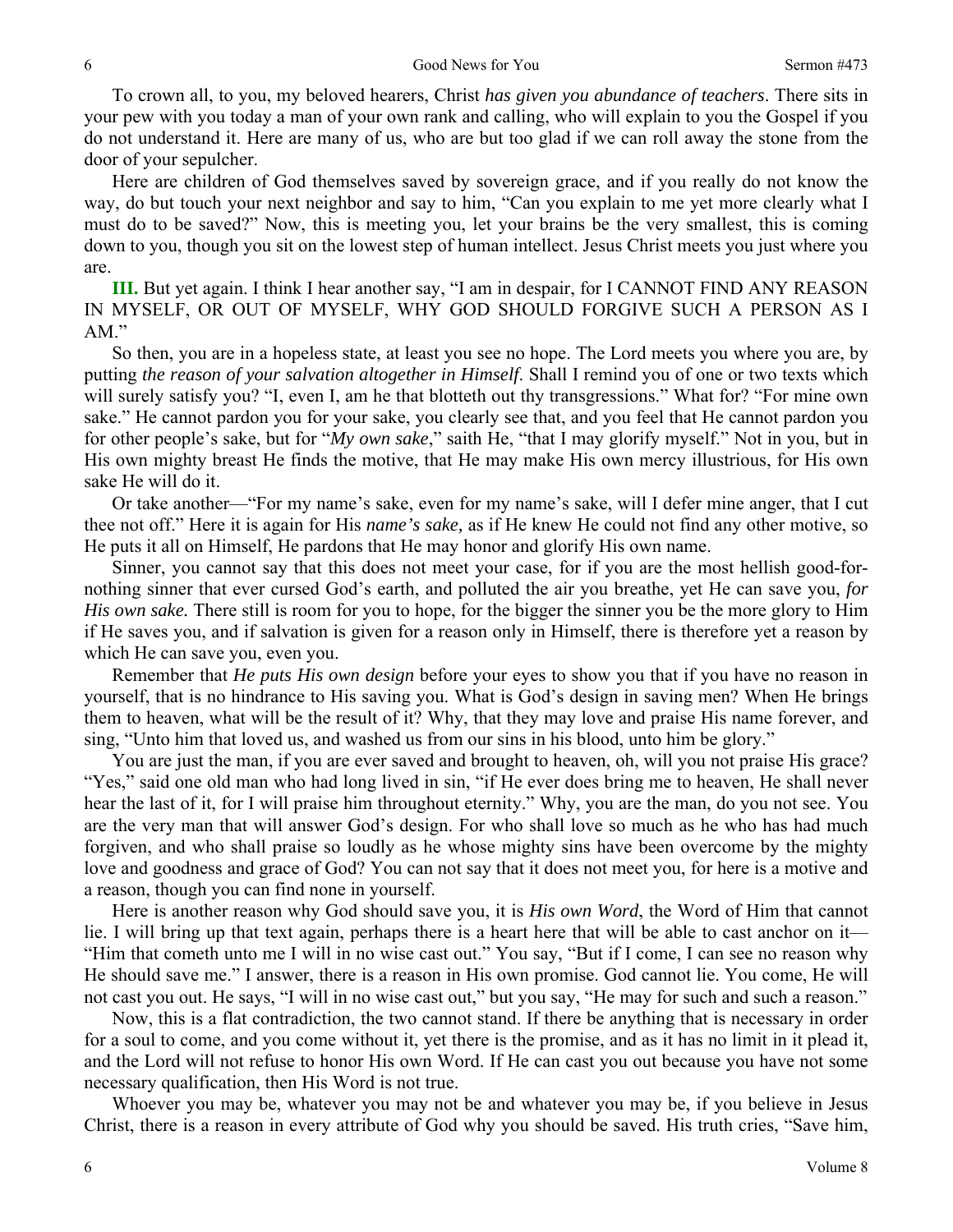for Thou hast said 'I will.'" His power says, "Save him, lest the enemy deny Thy might." God's wisdom pleads, "Save him, lest men doubt Thy judgment." His love says, "Save him," His every attribute says, "Save him," and even justice, with its hoarse voice, cries, "Save him, for God is faithful and just to forgive us our sins, if we confess our sins."

I am trying to fish in deep waters after some of you who have long escaped the net. I know when I have given free and full invitations, you have said, "Ah! that cannot mean me." You are without faith in Christ because you think you are not fit. I will be clear of your blood this morning.

I will show you that there is no fitness wanted, that you are commanded now to believe in the Lord Jesus Christ as you are, for Jesus Christ's Gospel is an available Gospel, and comes to you just where you are. Without moral or mental qualification, and without any sort of reason why He should save you, He meets you as such, and bids you trust Him.

**IV.** We proceed to our fourth point. "Oh," says one, "but I am WITHOUT COURAGE, I dare not believe on Christ, I am such a timid, trembling soul, that when I hear that others trust to Christ, I think it must be presumption. I wish I could do the same but I cannot, I am kept under by such a sense of sin that I dare not. O sir, I dare not, it would look as if I were flying in the face of justice if I were to dare to trust Christ, and then to rejoice in the pardon of my sin."

Very well, Christ comes to meet you where you are, by very tender *invitations*. "Ho, every one that thirsteth, come ye to the waters, and he that hath no money; come ye, buy, and eat; yea, come, buy wine and milk without money and without price." "Come unto me, all ye that labour and are heavy laden, and I will give you rest." "The Spirit and the bride say, come. And let him that heareth say, come. And let him that is athirst, come. And whosoever will, let him take the water of life freely."

How sweetly He puts it to you. I do not know where more wooing words could be found, than those the Savior uses. Will you not come when Christ beckons, when with His loving face streaming with tears, He bids you come to Him. What! is an invitation from Him too little a thing for you. O sinner, trembling though you are, say in your soul—

> *"I'll to the gracious King approach, Whose scepter pardon gives; Perhaps He may command my touch, And then the suppliant lives."*

Knowing that you would neglect the invitation, He has put it to you in the light of a *command*. "This is the commandment, that ye believe on Jesus Christ whom he hath sent." "Believe on the Lord Jesus Christ, and thou shalt be saved." "He that believeth and is baptized shall be saved; but he that believeth not shall be damned." He thought you would say, "Ah, but I am not fit to accept the invitation." "Well," says He, "I will command the man to do it."

Like a poor hungry man with bread before him, who says, "Ah, it would be presumption on my part to eat," but the king says, "Eat, sir, or I will punish you." What a generous and liberal command, even the threat itself has no anger in it. Like the mother, who when the child is near to die, and nothing will save it but the medicine and the child will not drink, she threatens the child, but only out of love to it that it may be saved.

So the Lord does add *threatenings* to commands, for sometimes a black word will drive a soul to Christ where a bright word would not draw it. Fears of hell sometimes make men flee to Jesus. The weary wing made the poor dove fly to the ark, and the thunderbolts of God's justice are only meant to make you fly to Christ the Lord.

Beloved, once more, my Master has sweetly met your lack of courage by bringing many others, so that you may follow their *example*. As fowlers sometimes have their decoy birds, so my Master has decoy birds that are to draw others to Him.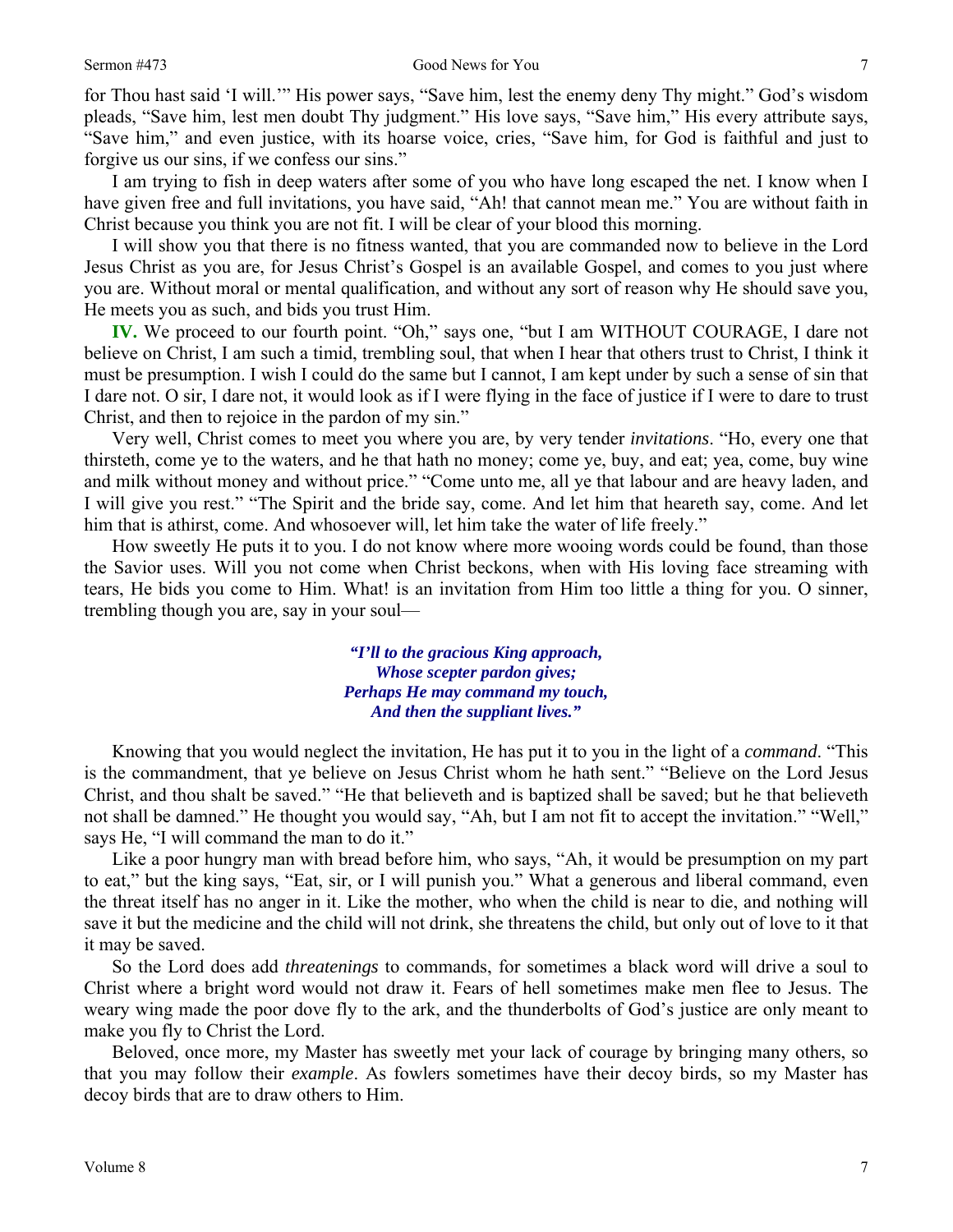Other sinners have been saved, others He has cleansed who did but trust Him. There was Lot. Ah, Lot! Guilty of drunkenness and incest, and yet a saint of God. David the adulterer and murderer of Uriah, and yet washed "whiter than snow." Manasseh the bloody persecutor, who had cut Esaias in two, sawing him in halves, and yet he was taken among the thorns, and God had mercy on him. What shall I say of Saul of Tarsus, the persecutor of God's people? and the robber dying on the cross for his crimes, and yet saved?

Sinner, if these do not induce you to come, what can overcome your sinful diffidence? "But," says one, "you have not hit my case yet, I am an outrageous sinner!" Well now, I will hit it this time. In 1 Corinthians 6:9, hear the Word of the Lord, "Neither fornicators, nor idolaters, nor adulterers, nor effeminate, nor abusers of themselves with mankind, nor thieves, nor covetous, nor drunkards, nor revilers, nor extortioners, shall inherit the kingdom of God. And *such were some of you*: but ye are washed, but ye are sanctified, but ye are justified in the name of the Lord Jesus, and by the Spirit of our God."

Why, brethren, what horrible descriptions there are here, there are some of them so bad that when we have read the description, we wish to forget the sin, and yet, and yet, glory be to Thine almighty grace, O God! such have You saved, and such You can save still. O, timid sinner, can you not trust in Jesus after this?

Hear ye the Word of the Lord again (Titus 3:3-5), "For we ourselves also were sometimes foolish, disobedient, deceived, serving many lusts and pleasures, living in malice and envy, hateful, and hating one another. But after that the kindness and love of God our Savior toward man appeared, not by works of righteousness which we have done, but according to his mercy he saved *us*."

Now, you hateful sinners, and you that hate others, you that are full of malice and envy, here is the gate open even for you, for the kindness and love of God towards man appears in the person of Christ.

Listen to another, for God's Words are more than mine, and I do hope they will attract some of you (Ephesians 2:1-3), "Dead in trespasses and sins; wherein in time past ye walked according to the course of this world, according to the prince of the power of the air, the spirit that now worketh in the children of disobedience. Among whom also we all had our conversation in times past in the lusts of our flesh, fulfilling the desires of the flesh and of the mind; and were by nature the children of wrath, even as others.

"But God, who is rich in mercy, for his great love wherewith He loved us, even when we were dead in sins, hath quickened us together with Christ, (by grace ye are saved,) and hath raised us up together, and made us sit together in heavenly places in Christ Jesus." What for? "That in the ages to come" mark this—"He might show the exceeding riches of his grace in his kindness towards us through Christ Jesus."

One more passage and I will not weary your attention. O that this last passage might comfort some of you, it is Paul who speaks (1 Timothy 1:13), "I was before a blasphemer, and a persecutor, and injurious: but I obtained mercy, because I did it ignorantly in unbelief. And the grace of our Lord was exceedingly abundant with faith and love, which is in Christ Jesus. This is a faithful saying," see how he puts it from his own experience, "and worthy of all acceptation," and therefore worthy of yours, poor sinner, "that Christ Jesus came into the world to save sinners, of whom I am chief."

"Ah" says one, "but he would not save any more." Let me go on—"Howbeit for this cause I obtained mercy, that in me first Jesus Christ might show forth all longsuffering, for a pattern to them which should hereafter believe on him to life everlasting." So that if you trust as Paul did, you shall be saved as Paul was, for his conversion and salvation are a pattern to all those who should believe in the Lord Jesus Christ, unto life everlasting. So sinner, timid as you are, here Jesus meets you.

O, I wish I could say a word that would lead you poor tearful ones to look to Jesus. O, do not let the devil tempt you to believe that you are too sinful. "He is able to save them to the uttermost that come unto God by him."

8